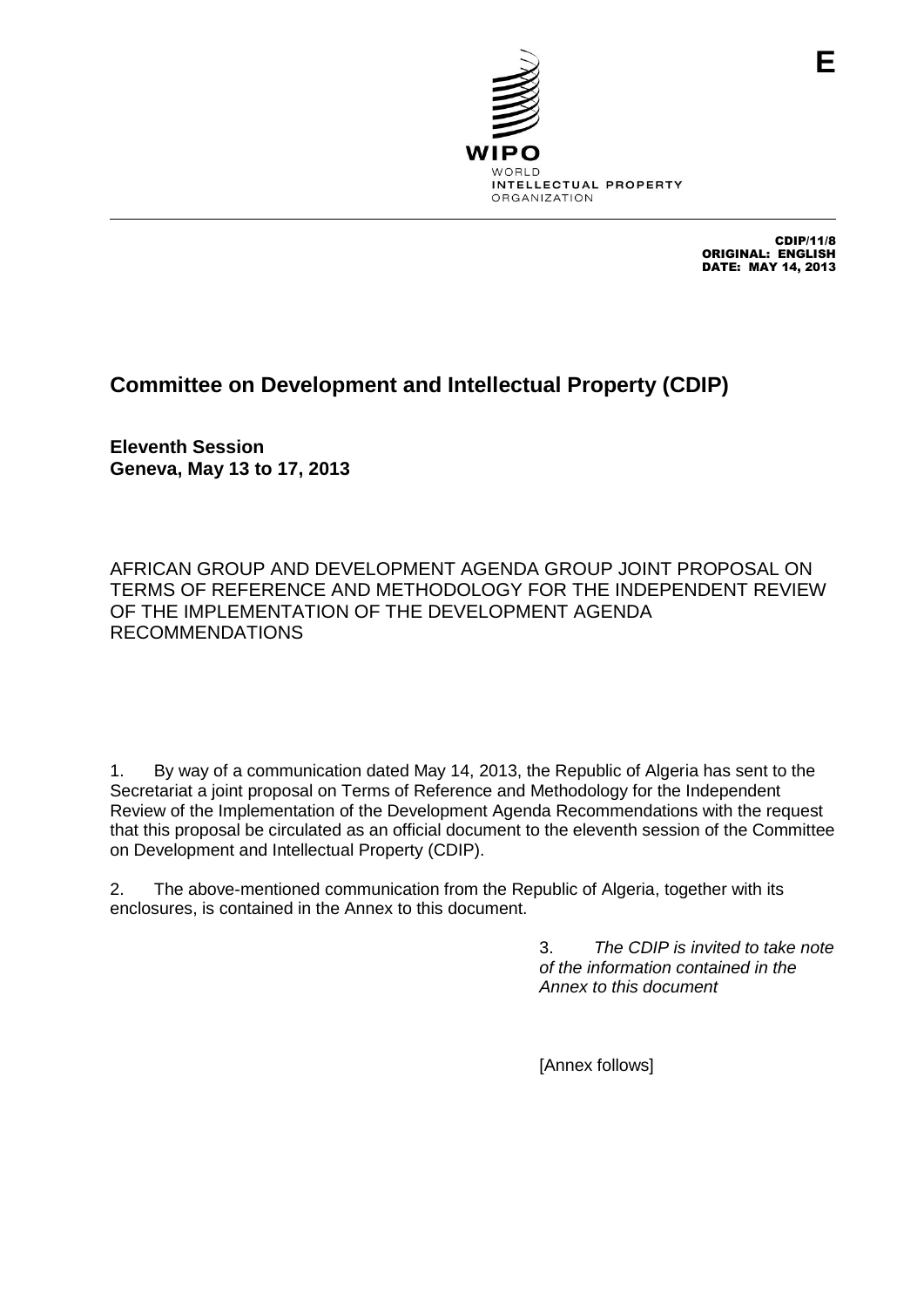## **African Group and Development Agenda Group**

Joint Proposal on Term of Reference and Methodology for the Independent Review of the implementation of the Development Agenda Recommendations

## **Background**:

The Coordination Mechanism was adopted in 2010 with the aim of mainstreaming development agenda across all WIPO bodies as well as to monitor and assess implementation of the WIPO Development Agenda. The full agreed decision on the Coordination Mechanism is attached as Annex III.

As part of the decision the following was agreed: "To request the CDIP to undertake an independent review of the implementation of the Development Agenda Recommendations at the end of the 2012-2013 biennium. Upon consideration of that review, the CDIP may decide on a possible further review. The Terms of Reference and the selection of independent IP and development experts will be agreed by the CDIP."

At the last  $10<sup>th</sup>$  CDIP session, and following the request of some delegations to begin the discussions on the Independent Review, it was agreed that an agenda item on the Independent Review will be included for the  $11<sup>th</sup>$  session to allow for initial discussions to take place with the purpose of providing guidance to the Secretariat.

According to the decision, the review is to begin at the end of the 2012/2013 biennium. This means that by the  $12<sup>th</sup>$  CDIP session, the ToRs as well as the list of available IP and development experts should be agreed upon. In this regard, the African Group is of the view that it is important for the CDIP, at this session, to agree to a clear road-map, with appropriate timelines.

## **The following are proposed elements for drafting the Terms of Reference:**

(1) *Scope & Purpose:* The purpose of the Review is to conduct an independent, thorough and in-depth review of the implementation of the Development Agenda recommendations adopted in 2007 in particular:

- (a) Examine the appropriateness, utility, relevance, effectiveness and adequacy of the activities undertaken to implement the relevant Development Agenda recommendations;
- (b) Examine the development impact and orientation of the activities undertaken to implement the relevant Development Agenda recommendations and assess the extent to which the objectives of the Development Agenda recommendations have been achieved;
- (c) Assess the adequacy including scope and methodology of the evaluations undertaken of the Development Agenda projects.
- (d) Assess the appropriateness, adequacy, effectiveness, and impact of the project-based approach to the implementation of Development Agenda recommendations;
- (e) Evaluate the overall impact of Development Agenda implementation especially in mainstreaming development orientation across all WIPO bodies, programs and staff.
- (f) Identify the challenges, gaps, opportunities in the implementation of the WIPO Development Agenda recommendations;
- (g) Make recommendations on how to further implementation of Development Agenda recommendations as well as with regards to paragraphs (a) to (f).